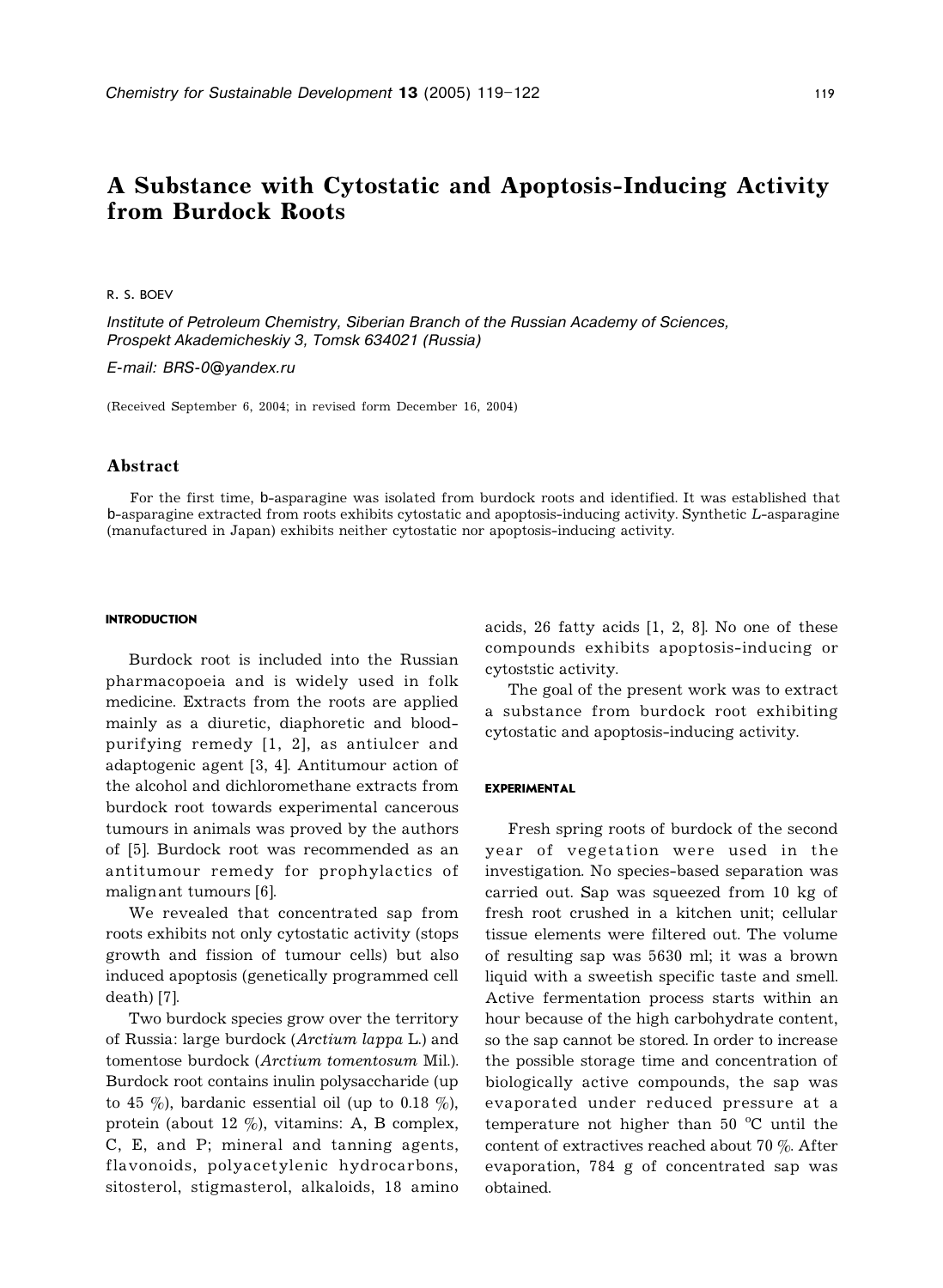It was discovered that a substantial amount of crystal is formed in the concentrated sap within  $10-20$  days. In order to isolate the crystals from 30 g of concentrated sap, the viscous matter was washed with cold water  $(0-5 \text{ °C})$ , the solid residue was collected on filters. After double recrystallization from water, 3 g (10  $\%$ ) of colourless rhombic crystals were obtained. Found, %: C 35.20; H 6.48; N 22.60,  $C_4H_8N_2O_3$ (HP-185 elemental an alyzer for CHN). Calculated,  $\%$ : C 36.36; H 6.06; N 21.21.

The IR spectra were recorded in KBr tablets with Bruker Vector 22 instrument (Germany). The NMR spectra were recorded with Bruker DRX 500 spectrometer, working frequency of the instrument: 500 MHz, external standard: HMDS; solvent: deuterated water.

Tests of the anti-neoplastic (anti-tumour) action were carried out with the suspension cultures of tumour cells of Ehrlich's carcinoma  $(2.5 \t10^5 \text{ cells/ml})$  towards inclusion of  ${}^{3}\text{H}$ thymidine followed by an alysis with a Mark-III beta-counter and towards the reaction of blast transformation of human lymphocytes stimulated by phytohemagglutinin (PHA) after the action of b-asparagine within the concentration range (0.04-75)  $10^{-3}$  M. Estimation of the effect of b-asparagine on the proliferative activity of lymphocytes in the induced PHA test was carried out according to the recommendations of the pharmacological committee of the Ministry of Health of RF [9]. In parallel with b-asparagine extracted from burdock root, we examined the biological activity of synthetic L-asparagine (Japan, lot 20010626).

#### RESULTS AND DISCUSSION

The crystal compounds isolated from the concentrated sap of burdock root are insoluble in organic solvents (hydrocarbons, alcohols, acetone, dimethylsulphoxide) and soluble in water and in the solutions of acids and alkalis.

The substance melts at a temperature above 200 °C with decomposition; we failed to establish the exact melting point. The physical characteristics revealed in the investigation are characteristic of the amino acids and their derivatives [10]. The ninhydrin reaction for amino acid gave a positive result. Ammonia is released during heating of the alkaline aqueous solutions of the crystals, which is characteristic of amides. The molecular formula calculated on the basis of elemental an alysis corresponds to the formula of asparagine, or monoamide of aspartic acid (1). Depending on the positions of amino groups with respect to the amide group, a- and b-asparagine (2, 3) is distinguished [11].



Since a-asparagine is obtained by means of synthesis, while the tissues of animals and plants contains b-asparagine mainly in the L form, it may be assumed that b-asparagine was isolated from burdock root sap. Its structure was confirmed with the help of spectroscopic methods.

The IR spectrum contains absorption bands confirming that the compound under investigation contains function al groups

Within the region of stretching  $N-H$ vibrations of primary amines, the bands at 3455 and  $3382 \text{ cm}^{-1}$  are observed. The amide group manifests itself in the spectrum as a band of stretching N-H vibrations at  $3111 \text{ cm}^{-1}$  and bending N-H vibrations at  $1644 \text{ cm}^{-1}$  (the amide II band), which is characteristic of primary amides. The second region in which these vibrations are manifested lied at lower frequencies: at  $1429 \text{ cm}^{-1}$  (the amide III band). The stretching vibrations of carbonyl group (C=O) of amides were discovered at  $1682 \text{ cm}^{-1}$ (the amide I band). The region  $1500-1700$   $cm^{-1}$ contains a number of intensive bands attributed to the amide I, II, III bands as indicated above; the band at  $1578 \text{ cm}^{-1}$  corresponds to stretching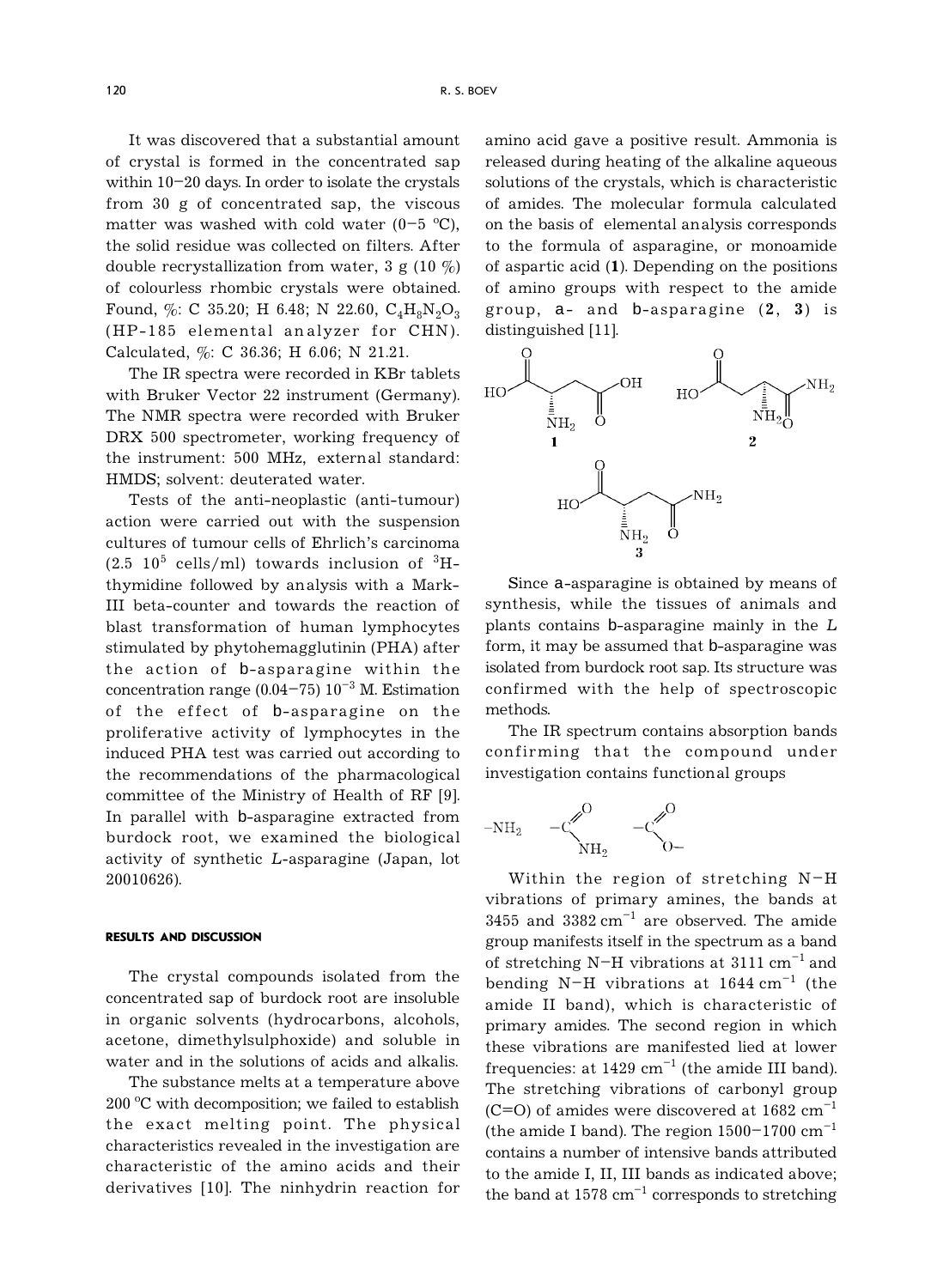

Fig. 1. PMR spectrum of b-asparagine isolated from the sap of burdock root.

vibrations of C=O in the ionized carboxyl group of the amino acid, which points to the zwitterion structure of asparagine. The band of bending N-H vibrations in the  $+NH_3$  group at  $1528$  cm<sup>-1</sup> also confirms the zwitter ion structure. A broadened absorption band at  $669 \text{ cm}^{-1}$ corresponds to the bending vibrations of  $N-H$ in amines.

The IR spectrum of asparagine chlorohydrate provides evidence of the disappearance of zwitter ion structure; the bands of stretching C=O vibrations of nonionized carboxyl of amino acid at  $1730 \text{ cm}^{-1}$ are present in the spectrum [12].

The PMR spectrum of the compound (Fig. 1) contains reson ance sign als from the protons of amino group at 7.85 ppm, protons of the amide group at 7.60 and 6.86 ppm. A doublet of doublets with the chemical shift of 4.0 ppm  $(J_1 = 4$  Hz,  $J_2 = 8$  Hz) corresponds to the methyne proton. Its multiplet character is the evidence of non-equivalence of the neighbouring methylene protons. Simulation of the part of the spectrum related to the mathylene protons gave the following parameters: the signal of one of the methylene

protons has a chemical shift of 2.94 ppm  $(J_1 = 4 \text{ Hz})$ , another methylene proton has 2.84 ppm  $(J_2 = 8 \text{ Hz})$ , the absolute value of the spinspin interaction between methylene protons is 17 Hz.

Investigation of the anti-blastic action showed that b-asparagine crystals isolated from burdock root suppress the PHA-induced proliferation activity of lymphocytes (Fig. 2). It was established that the synthetic preparation did not exhibit cytostatic activity, though the



Fig. 2. Influence of b-asparagine from burdock root on the PHA-induced proliferation of donor lymphocytes (cytostatic effect):  $1 -$  reference sample (cells + PHA),  $2-5$  - b-asparagine  $(2 - 75 10^{-3} \text{ M}, 3 - 7.5 10^{-3} \text{ M},$  $4 - 0.75 \, 10^{-3}$  M,  $5 - 0.075 \, 10^{-3}$  M).